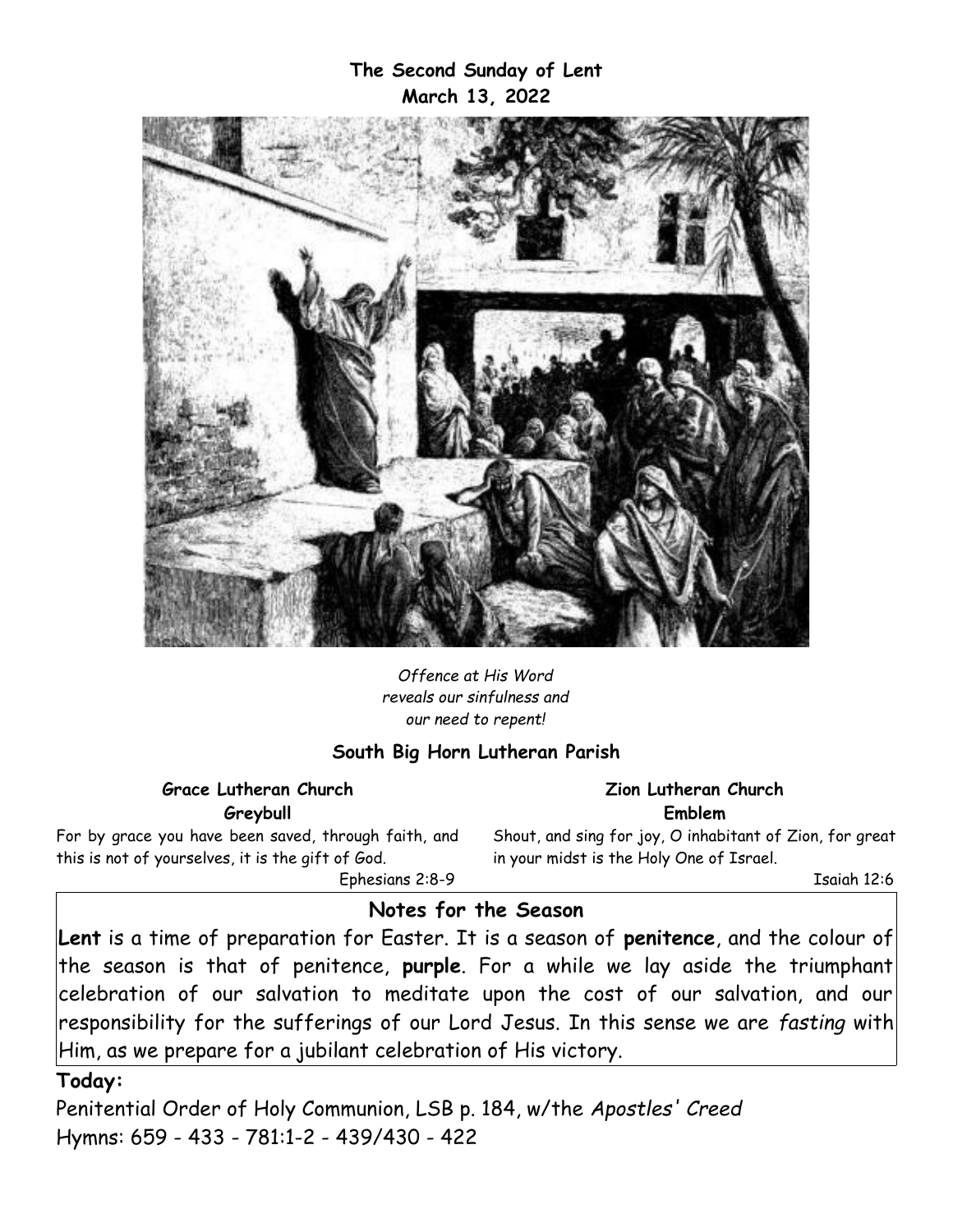## **About Holy Communion**

In the Sacrament we are made one with the risen Christ, and with each other. According to Holy Scripture, oneness in faith and confession is a precondition for such unity. As such, only Christians who share our faith and confession, and who therefore belong to congregations in the fellowship of the Lutheran Church-Missouri Synod, will commune in our church. **Visitors wishing to receive the sacrament** - please speak with Pastor prior to the service. We ask that our guests be respectful of our faith. **We sincerely welcome our visitors**; we assure you that we uphold this practice *also* out of concern for *your* spiritual welfare, and that our Pastor would love to study Scripture with you and help you embrace the full counsel of God, so that we can celebrate the Sacrament in a manner pleasing to God and beneficial for us all.

# **Just so we do not forget:**

*What is the third Commandment?*

Remember the Sabbath Day by keeping it holy.

*What does this mean?*

We should fear and love God, so that we do not despise preaching and His Word, but hold it sacred and gladly hear and learn it. *Of the Small Catechism*

**This we believe** *– from the Confessions of our Church*

What do you think God cares about what we do or believe, so that on that account He should suffer His ordinance to be changed? Why, in all worldly matters every thing remains as God has created and ordered it, no matter how we employ or use it.

*Of the Large Catechism*

**Daylight Savings Time** took effect last night – in case you were wondering why we started without you. Our worship times shall otherwise remain the same until Sunday, April 3.

**Lenten Dinners at Grace** at 6 pm., prior to Lenten Worship on Wednesdays, March 16, 23, and 30 and April 6.

March 16: Spaghetti with meat sauce

March 23: Carry-in

March 30: Baked potato dinner

April 6: Carry-in

*Free will offerings will be taken for our Youth Account.*

**Lenten Worship at Grace** at 7 pm. on Wednesdays, March 2, 9, 16, 23, and 30, and April 6. Our theme for this year is *His Law and His Love.* We shall meditate on how the sufferings of our Lord Jesus demonstrate His love for us, in comparison to the love we owe to Him, and which He demands of us in the Ten Commandments.